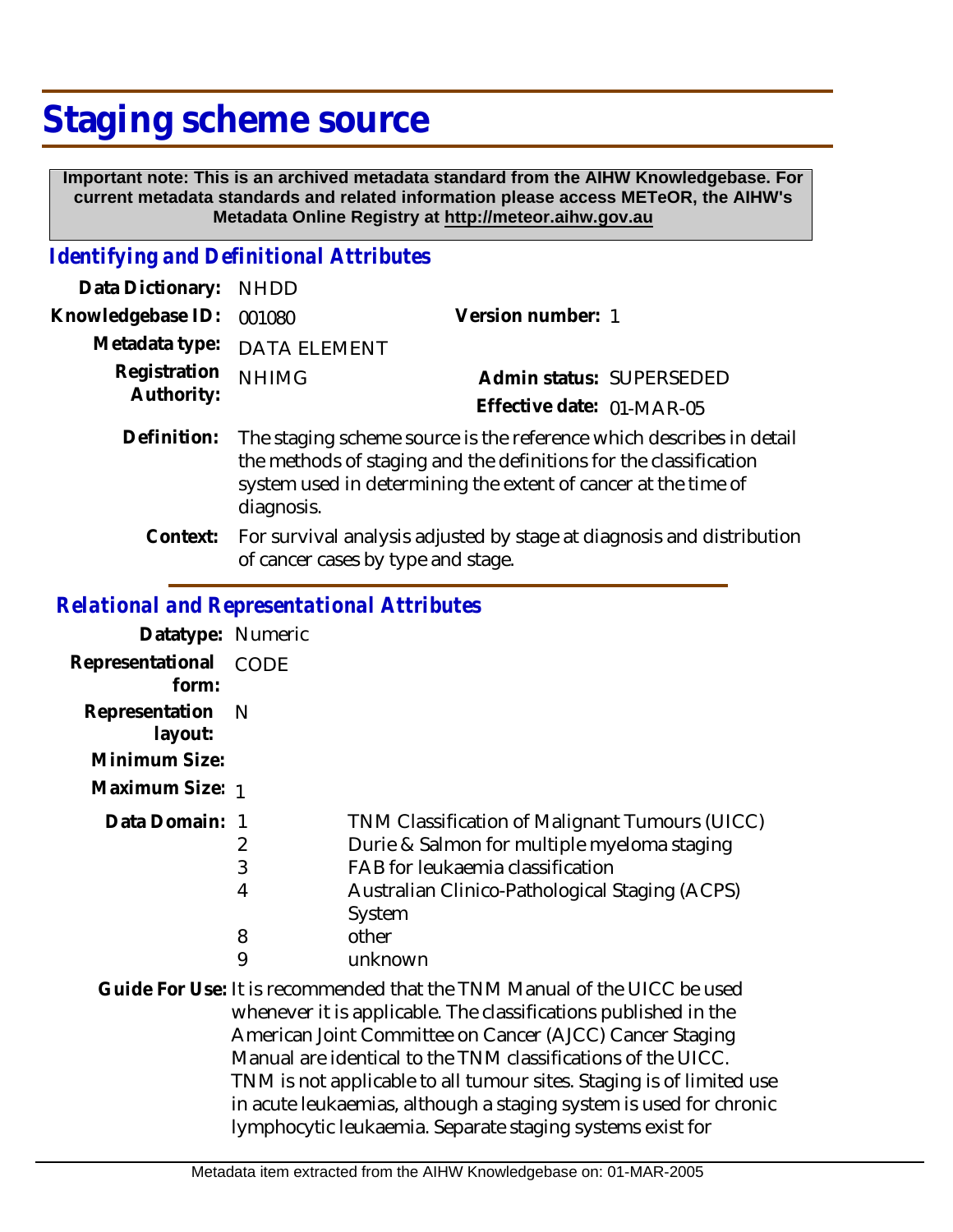| lymphomas and myeloma. The recently published NHMRC                                                 |
|-----------------------------------------------------------------------------------------------------|
| Guidelines for the prevention, early detection and management of                                    |
| colorectal cancer (CRC) support the use of the Australian Clinico-                                  |
| Pathological Staging (ACPS) System. A table of correspondences                                      |
| between ACPS and TNM classifications is available.                                                  |
| The current edition of each staging scheme should be used.                                          |
| Related metadata: relates to the data element Cancer staging - TNM stage grouping<br>code version 1 |
| is used in conjunction with Staging scheme source edition number<br>version 1                       |
|                                                                                                     |

## *Administrative Attributes*

|                      | Source Document: UICC TNM Classification of Malignant Tumours (5th Edition)<br>(1997)                                                                                                                                                                                                                                                                                                                                                                                                                   |  |
|----------------------|---------------------------------------------------------------------------------------------------------------------------------------------------------------------------------------------------------------------------------------------------------------------------------------------------------------------------------------------------------------------------------------------------------------------------------------------------------------------------------------------------------|--|
|                      | Durie BGM, Salmon SE. A clinical staging system for multiple<br>myeloma correlation of measured myeloma cell mass with<br>presenting clinical features, response to treatment and survival.<br>Cancer 36:842-54 (1975).<br>Bennett JM, Catovsky D, Daniel MT, Flandrin G, Galton DA,<br>Gralnick HR, Sultan C. Proposed revised criteria for the<br>classification of acute myeloid leukemia: a report of the French-<br>American-British Cooperative Group. Ann Intern Med 103(4): 620-<br>625 (1985). |  |
|                      | Cheson BD, Cassileth PA, Head DR, Schiffer CA, Bennett JM,<br>Bloomfield CD, Brunning R, gale RP, Grever MR, Keating MJ, et<br>al. Report of the National Cancer Institute-sponsored workshop<br>on definitions of diagnosis and response in acute myeloid<br>leukemia. J Clin Oncol 8(5): 813-819 (1990).<br>Davis NC, Newland RC. The reporting of colorectal cancer: the                                                                                                                             |  |
|                      | Australian Clinicopathological Staging system. Aust NZ J Surg<br>52:395-397 (1982).<br><b>Public Health Division NSW Clinical Cancer Data Collectionfor</b><br>Outcomes and Quality. Data Dictionary Version 1 Sydney NSW<br>Health Dept (2001).<br>NHMRC Guidelines for the prevention, early detection and<br>management of colorectal cancer (CRC) (1999)).                                                                                                                                          |  |
| Source Organisation: | International Union Against Cancer (UICC).<br>FAB (French-American-British) Group.<br>NSW Health Department.<br>National Health & Medical Research Council.<br>Clinical Oncological Society of Australia.<br>Australian Cancer Network.                                                                                                                                                                                                                                                                 |  |

*Data Element Links*